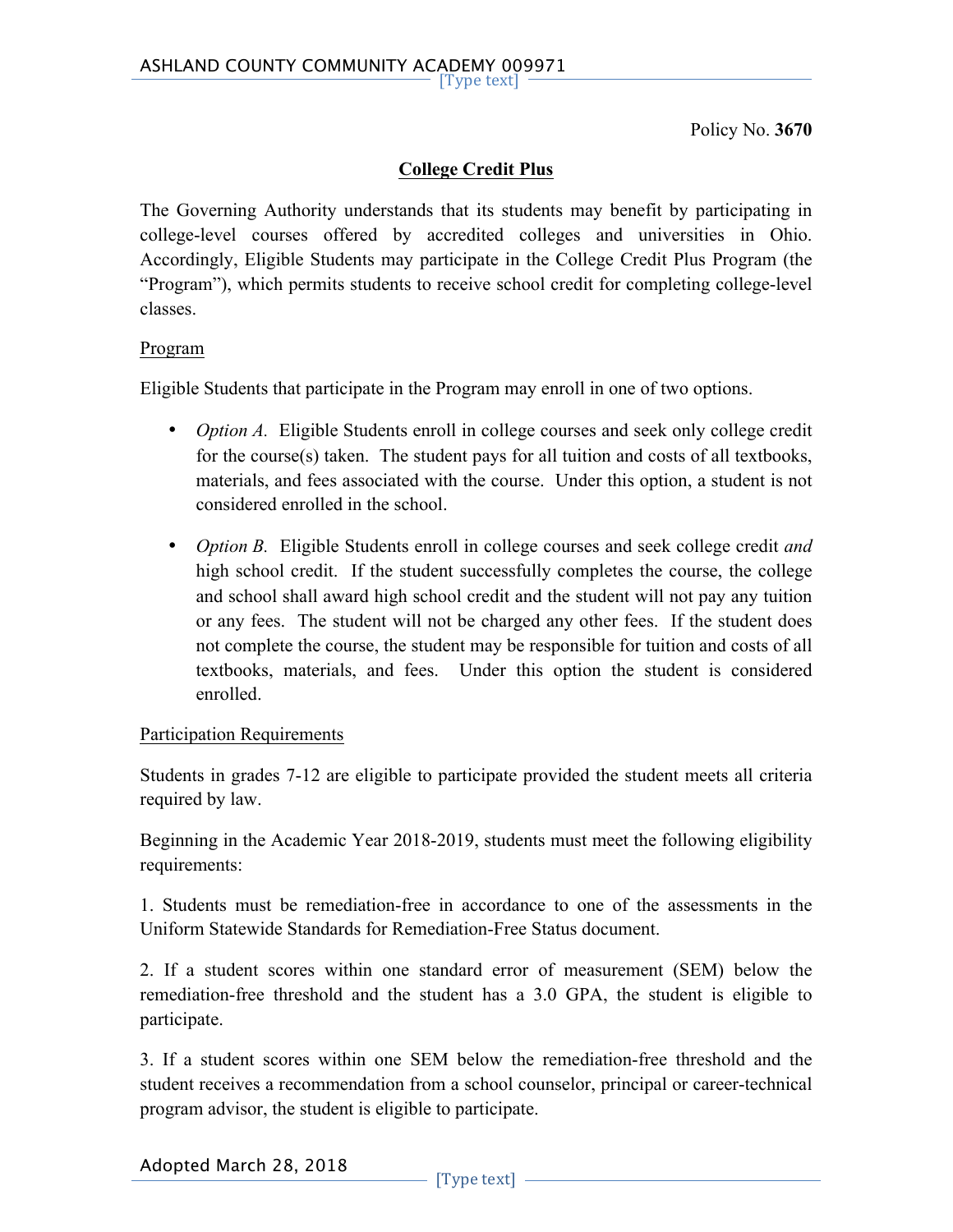To participate, the following must occur:

- Prior to April 1 of each year, the student or the student's parent shall inform the School of intent to participate in the Program for the following year. If notice is not given by this date, the Head Administrator's written consent is required. If the principal does not provide written consent, the student may appeal to the District Superintendent or Governing Authority. Within 30 days of notice, the appropriate entity shall hear the appeal and decide to either grant or deny that student's participation.
- The student must apply to an eligible college or university and meet that institution's standards for admission and course placement.
- The student and the student's parent shall sign a form stating they have received counseling and understand the responsibilities they must assume in the program.

The amount of credit a student may receive toward high school graduation is proportionate to the number of years a student has remaining.

- 7th-9th Grade students may not receive credit toward high school graduation for more than the equivalent of four years.
- 10th grade students may not receive credit toward high school graduation for more than the equivalent of three years.
- 11th grade students may not receive credit toward high school graduation for more than the equivalent of two years.
- 12 grade students may not receive credit toward high school graduation for more than the equivalent of one year.

## Effect of Expulsion

If a student is expelled from the School, the Head Administrator shall send a written notice to any college in which the student is enrolled at the time the expulsion is imposed. The Notice shall indicate (1) the date the expulsion expires, (2) whether the school has adopted a policy pursuant to R.C. 3313.613 to deny high school credit for courses taken under College Credit Plus during an expulsion. The School shall notify the college of any expulsion extensions.

If a college withdraws acceptance of an expelled student, the School shall not award high school credit for the college courses the student was enrolled. The School may require the student to return or pay for any textbooks and materials provided free of charge.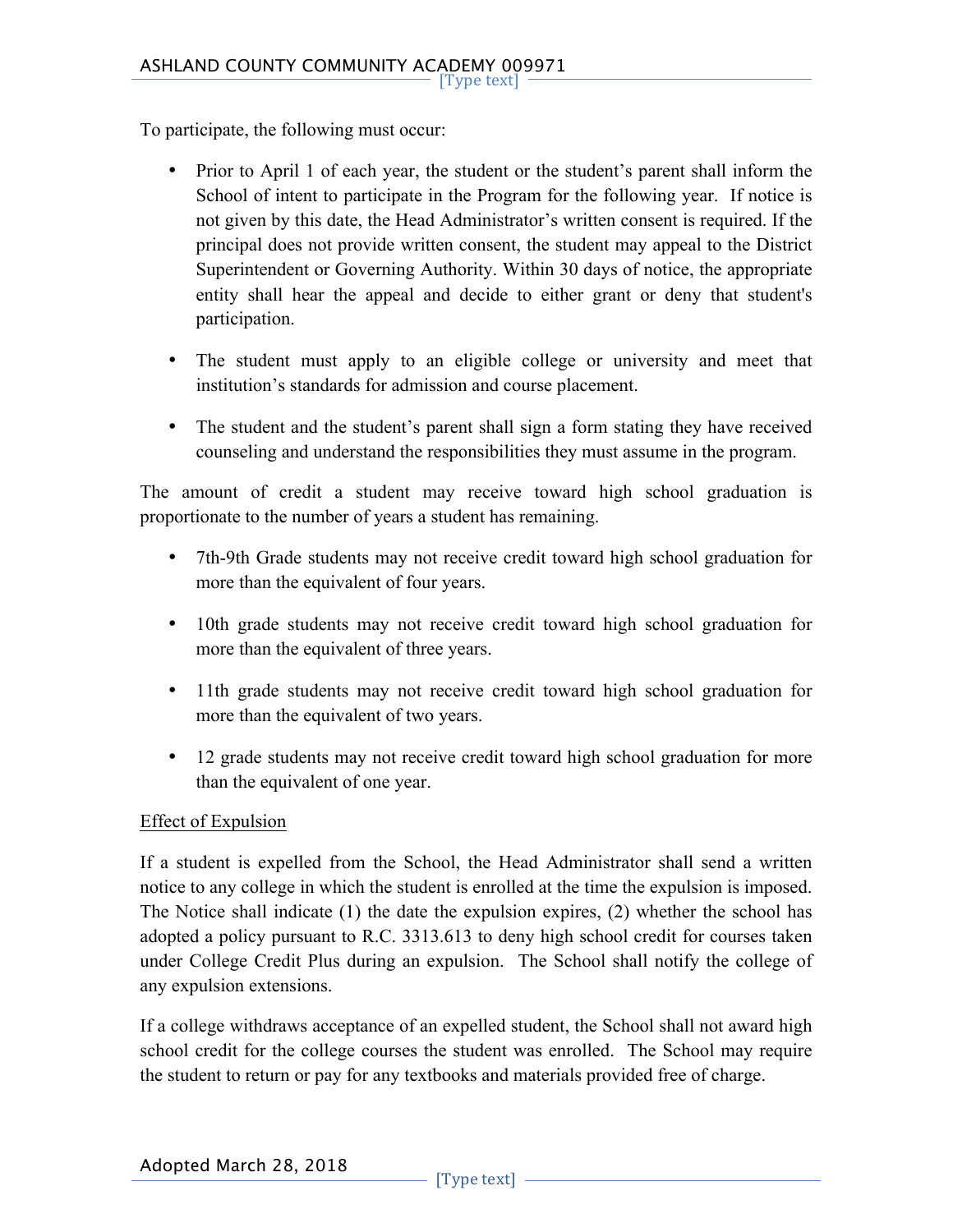### Awarding Credit

In order to receive high school credit, the student must enroll in Option B prior to beginning the course. The student will receive high school credit upon the successfully completing the course. Students who fail or do not complete the course will not be awarded high school credit.

The amount of credit received shall be determined by the School. If the School offers a comparable course, the School shall award comparable credit. If the School does not offer a comparable course, the School shall grant an appropriate number of credits in a similar subject area. Disputes regarding the number of credits received may be appealed to the Ohio Department of Education. The Department of Education's decision is final.

All classes taken for credit will be transferred to the student's permanent record. Included in the record shall be the course completed and the name of the college/university where the courses were earned. The grade earned may be averaged in the student's high school grade point average.

#### Information Regarding and Promotion of the Program

Pursuant to Ohio law, the School shall provide information about the Program to students and their parents/guardians in grades six (6) through eleven (11) by February  $1<sup>st</sup>$  of each year.

The School shall promote the program on its website. The School shall also schedule at least one informational session per school year with partnering colleges located within thirty miles of the School.

#### Underperforming Students

If a student enrolled in Program courses is classified as an "underperforming student", the School shall place the student on academic probation. An underperforming student is a student who meets at least one of the following conditions:

(a) Has a cumulative grade point average of lower than 2.0 in the college courses taken through the Program;

(b) Withdraws from, or receives no credit for, two or more courses in the same term.

In the event that a student is classified as underperforming, the School shall promptly notify the student, the student's parents, and each institution of higher education in which the student is enrolled of the student's status and shall notify the student and the student's parents as to the requirements to continue with the Program.

When a student is on probation, the student shall enroll in no more than one college course in a term, and shall not enroll in a college course in the same subject as a college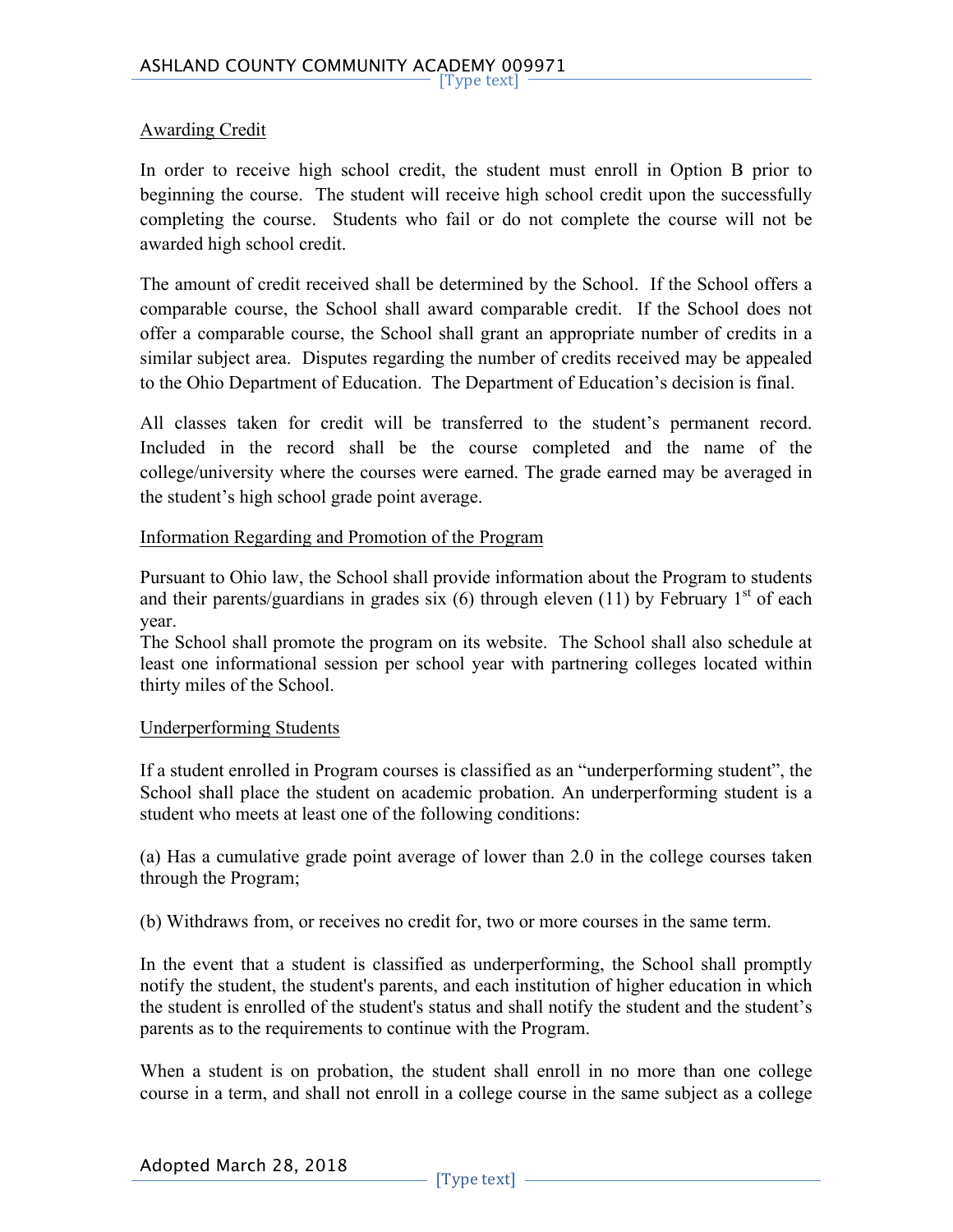course in which the student earned a grade of "D" or "F" or for which the student received no credit. If the student had already enrolled in more than one course or an improper course for the next term before being placed on probation, then the student shall request that the college dis-enroll the student for any courses beyond the one allowed. In the event that a student fails to dis-enroll, the School shall notify the student and the student's parents that the student shall be responsible for all tuition, fees, and textbook costs for those courses, and that the student shall be declared ineligible and dismissed from the Program for the next term.

If a student takes a college course after being placed on probation and the course grade raises the student's cumulative grade point average in the student's college courses to a 2.0 or higher, the student shall be removed from probation and may participate in the Program without restrictions. If the student meets the requirements again at a later point, they will be placed back on probation.

If a student meets the definition of an underperforming student for two consecutive terms of enrollment, that student shall be classified as an "ineligible student", and the School shall dismiss the student from the Program. The School shall promptly notify the student, the student's parents, and each institution of higher education in which the student is enrolled of the student's dismissal.

A student who has been dismissed from the Program shall not take any college courses through the Program. If the student had registered for any college courses for the next term prior to being dismissed, the student shall request each applicable institution of higher education to dis-enroll the student from those courses. In the event the student fails to dis-enroll from courses, the School shall promptly notify the student and the student's parents that the student shall be responsible for paying all tuition, fees, and textbook costs for courses from which the student was required to dis-enroll and that the student's dismissal from the program shall continue for an additional term.

After one term of dismissal, a student may request the School to allow the student to participate in the Program. The School shall review the student's full high school and college academic record to determine the student's academic progress. In order to be considered for reinstatement in the Program under probation terms, the student must show at least a 2.0 cumulative grade point average, including both college courses and high school courses. In order to be reinstated in the Program without restrictions, the student must show at least a 2.5 cumulative grade point average, including both college courses and high school courses. Failure to make sufficient academic progress as outlined above shall result in an extension of the dismissal.

Upon receiving a request for reinstatement, the School shall issue a decision to continue the student's dismissal, place the student on probation, or allow the student to participate in the Program without restrictions. Summer shall count as a term of dismissal from the Program only if the student is enrolled in one or more high school courses during the summer.